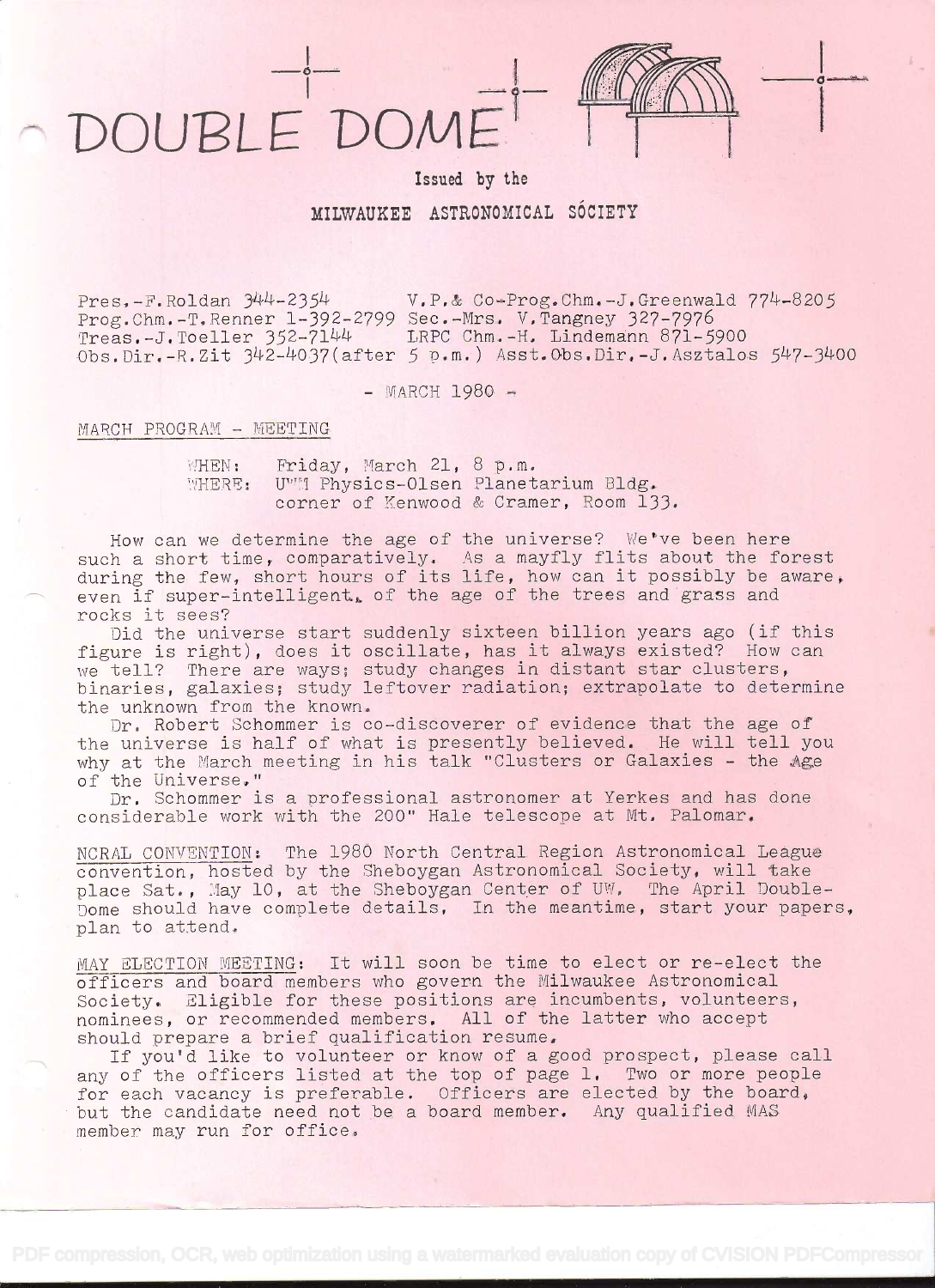A THING TO COME: Halley's comet, one of Neptune's family of nine comets, will reappear to earthly viewers about 1985 as it swings<br>around the sun on its  $75\frac{1}{2}$  year journey. With present technical comets, will reappear to earthly viewers about 1909 as 10 Swings<br>around the sun on its 75<sup>1</sup> year journey. With present technical<br>knowledge it would be possible to send an unmanned probe to greet it knowledge it would be possible to send an unmanned proso so

Write Senators Proxmire or Nelson now expressing your support for this plan. Address correspondence to:

> Senator William Proxmire 5241 Dirksen Senate Office Building<br>Washington, D. C. 20510 Milwaukee Home Office (414) 272-0388 or Senator Gaylord Ne1so 221 Russell Senate Office Building<br>Washington, D. C. 20510 Milwaukee Home Office (414) 291-3965

26" (66cm) TELESCOPE PROGRESS REPORT: As of March 8, the Fund has **39.718.** New Berlin City Hall has approved the building permit and we must make a legitimate start in construction within three months.

THE BOARD WILL MEET at the home of MAS president Frank Roldan, 3842 W. Park Hill Av., Fri., March 28, 7:30 p.m. Wives are welcome.

POSSIBLE GRAZE: Thursday, April 17. Occultation of theta 1 Tauri, 4th magnitude. Approximately 26 miles to site near West Bend. Please call Observatory Director Raymond Zit at 344-4037 (after  $5 p_e m_e$ ).

THE APRIL STAFF MEETING will be unusual. Attendees will meet on the evening of Wed., April 2 at MAS Program Chairman Tom Renner's Kettle Morraine Observatory. This private installation, built by Mr. Renner, is located west of Waukesha, near Dousman. If you plan to go, call Raymond Zit now for the location meeting time, and other details, Garpools could be formed.

WANTED: A January, 1979 copy of the Sky and Telescope magazine. Please call Edmund Stark at  $453-5816$ ,

FOR SALE: Robert Little dual-purpose-instrument. 135mm lens, and adjustable from fl.8 to f22. Eyepiece assembly, case, dewcap, and mounting hardware included. With a 3" objective, it has useful mounting naruware included. With a jobjective, it has ascrar photographic and visual appricutions. Wait from Bosnies Sources, 391  $(8a_{\star}m_{\star}-5p_{\star}m_{\star})$  or 1-338-2757.